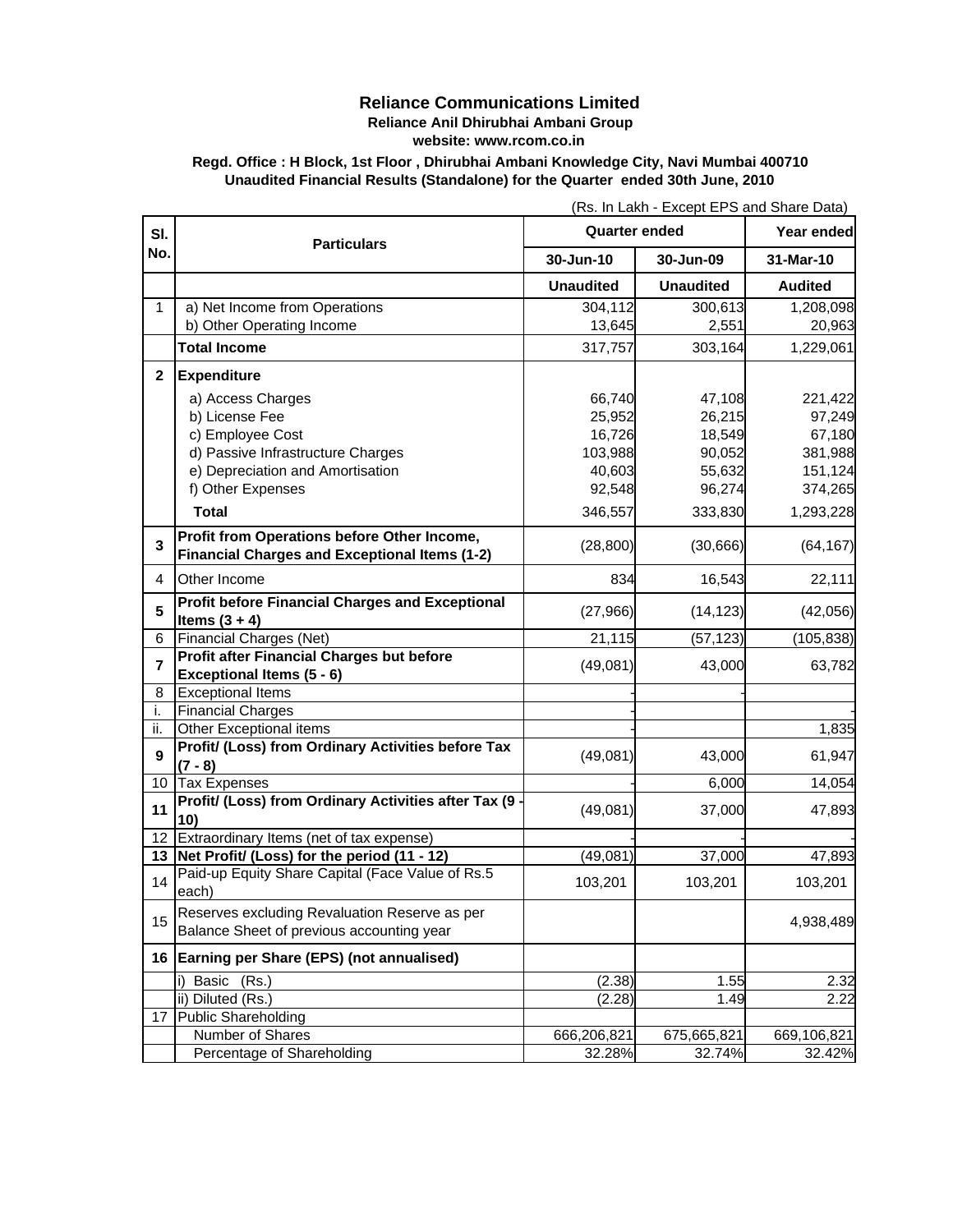| 18 Promoters and Promoter Group Shareholding                                                 |               |               |               |
|----------------------------------------------------------------------------------------------|---------------|---------------|---------------|
| a) Pledged / Encumbered                                                                      |               |               |               |
| - Number of Shares                                                                           | Nil           | 272,345,338   | Nil           |
| - Percentage of Shares (as a % of the total<br>shareholding of promoters and Promoter Group) | N.A.          | 19.62%        | N.A           |
| - Percentage of Shares (as a % of the total share<br>capital of the company)                 | N.A.          | 13.19%        | N.A           |
| b) Non - encumbered                                                                          |               |               |               |
| - Number of Shares                                                                           | 1,397,820,060 | 1,116,015,722 | 1,394,920,060 |
| - Percentage of Shares (as a % of the total<br>shareholding of promoters and Promoter Group) | 100.00%       | 80.38%        | 100.00%       |
| - Percentage of Shares (as a % of the total share<br>capital of the company)                 | 67.72%        | 54.07%        | 67.58%        |

(Rs. In Lakh - Except EPS and Share Data)

## **Segment wise Revenue, Results and Capital Employed**

**Year ended 30-Jun-10 30-Jun-09 31-Mar-10 Unaudited Unaudited Audited 19 Segment Revenue** a) Wireless 248,253 247,670 986,945 b) Global 109,475 95,400 414,057 c) Broadband 40,762 41,797 171,037<br>d) Others / Unallocated 3,234 2,543 2,741 d) Others / Unallocated 3,234 2,543 2,741 **Total** 401,724 387,410 1,574,780 Less: Inter segment revenue 83,133 67,703 (323,608) **Net Income from Operations 1.251,172 1,251,172 0 - (0) 20 Segment Results** Profit / (Loss) before Tax and Financial Charges from each segment a) Wireless 5,586 b) Global 2,136 4,339 8,605 c) Broadband 882 (1,927) 9,775 d) Others / Unallocated (15,474) (14,612) (66,022) **Total (27,966) (14,123) (42,056) (0) - -** Less : Financial Charges (Net) 21,115 (57,123) (105,838) Less: Other Exceptional items - - 1,835 **Total Profit before Tax (49,081) 43,000 61,947**  (0) **- - 21 Capital Employed** (Segment assets - Segment liabilities) a) Wireless 3,315,619 2,993,892 2,766,785 b) Global 118,850 129,145 169,314 c) Broadband 275,214 256,583 301,410 d) Others / Unallocated 4,095,411 4,676,290 4,260,208 **Total 7,805,094 8,055,910 7,497,717 Sl. No. Particulars Quarter ended**